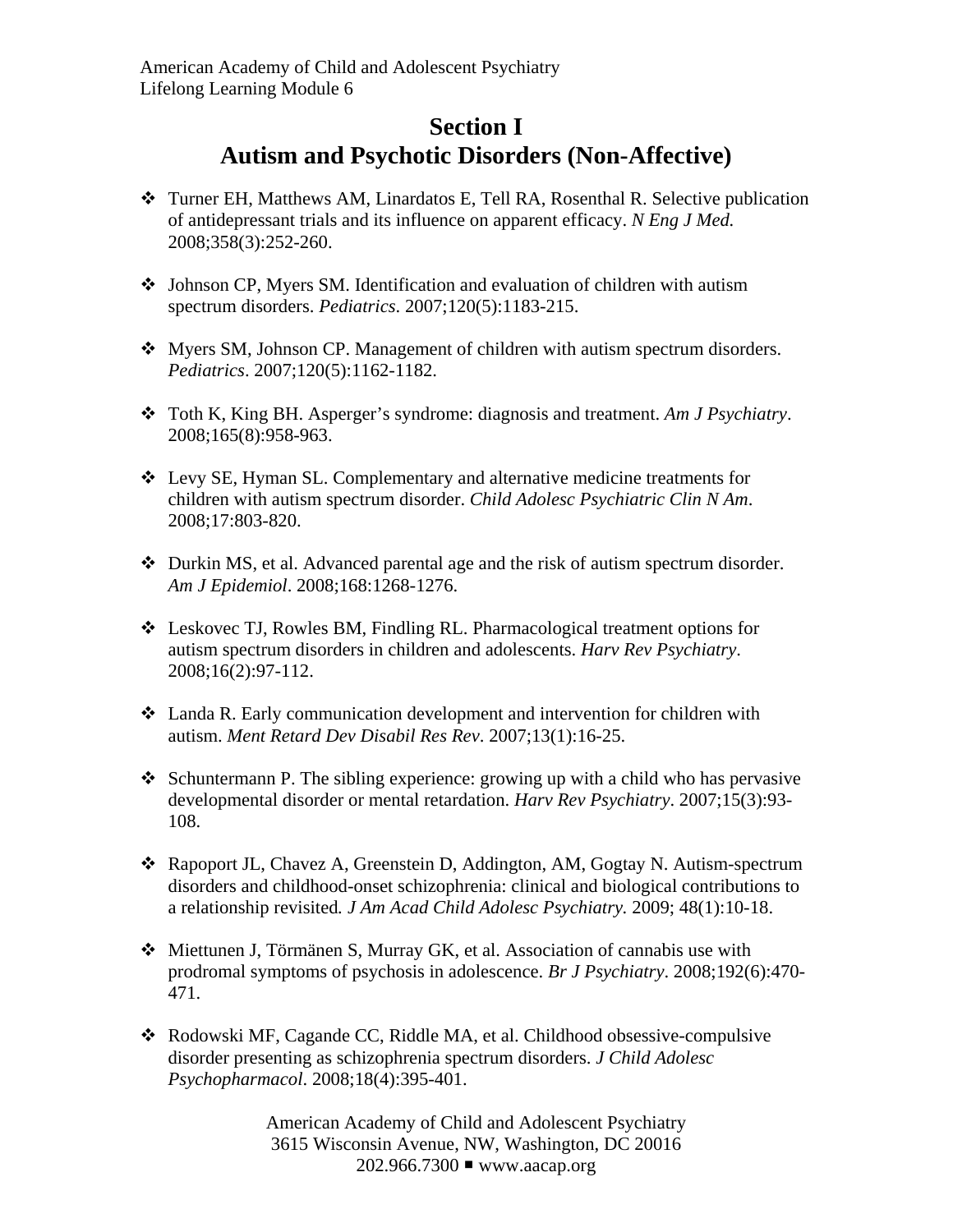American Academy of Child and Adolescent Psychiatry Lifelong Learning Module 6

- Correll CU. Monitoring and management of antipsychotic-related metabolic and endocrine adverse events in pediatric patients. *Int Rev Psychiatry*. 2008;20(2):195- 201.
- Sikich L, et al. Double-blind comparison of first- and second-generation antipsychotics in early-onset schizophrenia. *Am J Psychiatry .*2008;165:1420-1431.
- $\triangleleft$  Kumra S, Oberstar JV, Sikich L, et al. Efficacy and tolerability of second-generation antipsychotics in children and adolescents with schizophrenia. *Schizophr Bull.*  2008;34(1):60-71.
- Kuniyoshi, JS, McClellan JM. Early-onset schizophrenia. In: Dulcan MK, ed. *Dulcan's Textbook of Child and Adolescent Psychiatry*. Arlington, VA: American Psychiatric Publishing, Inc.; 2009:367-379.
- McNamara, NK, Findling RL. Guns, adolescents, and mental illness. *Am J Psychiatry*. 2008;165(2):190-194.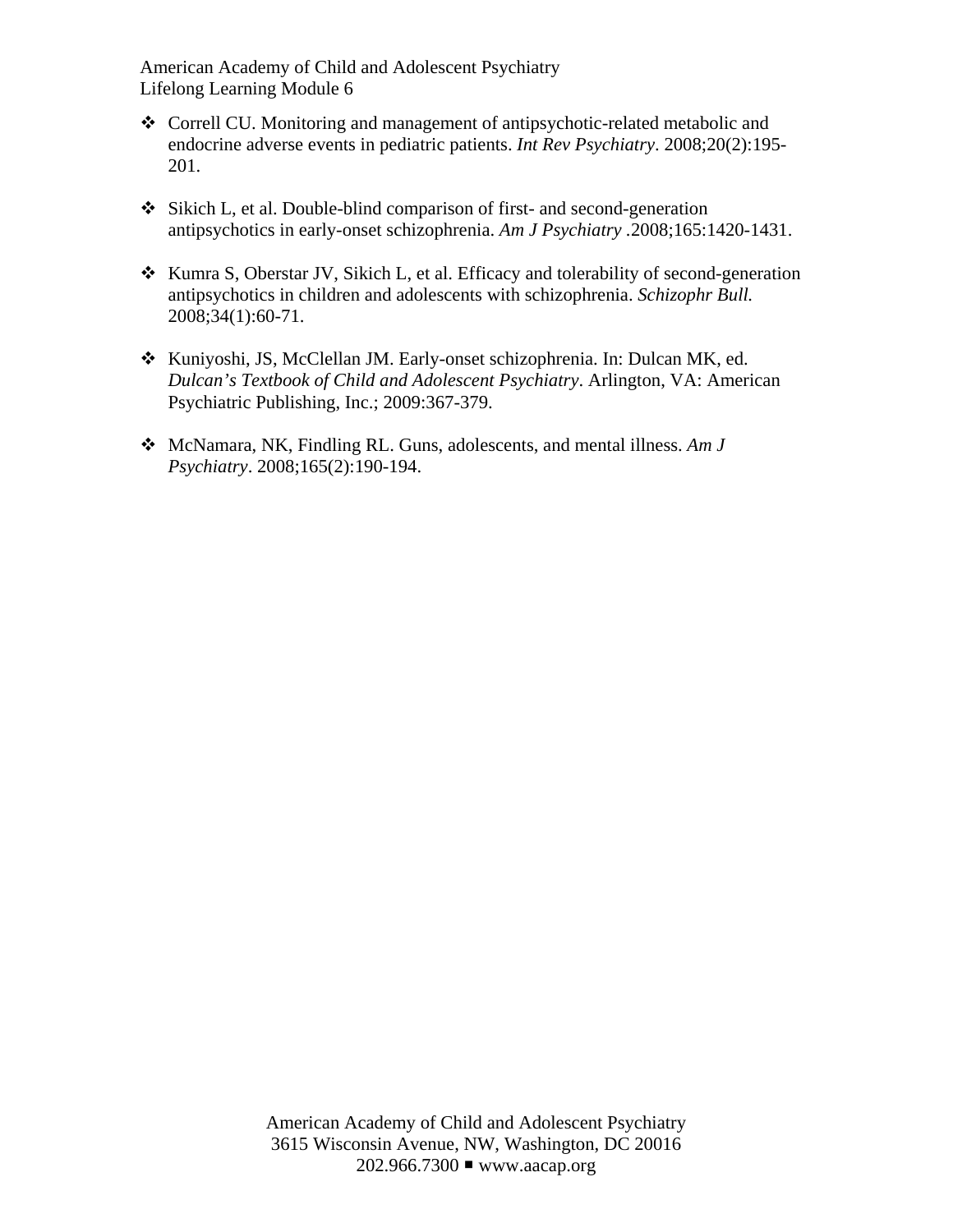## **Section II Seminal Articles – Updates on Relevant Topics for Child and Adolescent Psychiatrists**

- American Academy of Child and Adolescent Psychiatry. Practice parameter for telepsychiatry with children and adolescents. *J Am Acad Child Adolesc Psychiatry*. 2008;47(12):1468-1483.
- Fazel S, Doll H, Langstrom K. Mental disorders among adolescents in juvenile detention and correctional facilities: a systematic review and metaregression analysis of 25 surveys. *J Am Acad Child Adolesc Psychiatry*. 2008;47(9):1010-1019.
- Vitiello B. A depressed adolescent at high risk of suicidal behavior. *Am J Psychiatry*. 2008;165(3):323-328.
- Newcorn J, Kratochvil CJ, Allen AJ, et al. Atomoxetine and osmotically released methylphenidate for the treatment of attention deficit hyperactivity disorder: acute comparison and differential response. *Am J Psychiatry.* 2008;165:721-730.
- Mannuzza S, Klein G, Truong NL, et al. Age of methylphenidate treatment initiation in children with ADHD and later substance abuse: prospective follow-up into adulthood. *Am J Psychiatry*. 2008;165:604-609.
- Winters KC, Kaminer Y. Screening and assessing adolescent substance use disorders in clinical populations. *J Am Acad Child Adolesc Psychiatry*. 2008;47(7):740-744.
- Faraone S, Biederman J, Morley C, Spencer T. Effect of stimulants on height and weight: a review of the literature. *J Am Acad of Child Adolesc Psychiatry.*  2008*;*47(9):994-1009.
- $\div$  Towbin K. Paying attention to stimulants: height, weight, and cardiovascular monitoring in clinical practice. *J Am Acad Child Adolesc Psychiatry*. 2008;47(9):977- 980.
- Vetter V, Elia J, Erickson C, et al. Cardiovascular monitoring of children and adolescents with heart disease in the young congenital cardiac defects committee and the council on cardiovascular nursing. *Circulation.* 2008;117:2407-2423.
- Ginsburg GS, Kingery JN, Drake KL, Grados MA. Predictors of treatment response in pediatric obsessive-compulsive disorder. *J Am Acad Child Adolesc Psychiatry*. 2008;47(8):868-878.
- Recupero PR. Ethics of medical records and professional communications. *Child Adolesc Psychiatric Clin N Am*. 2008;17:37-51.

American Academy of Child and Adolescent Psychiatry 3615 Wisconsin Avenue, NW, Washington, DC 20016  $202.966.7300$  www.aacap.org